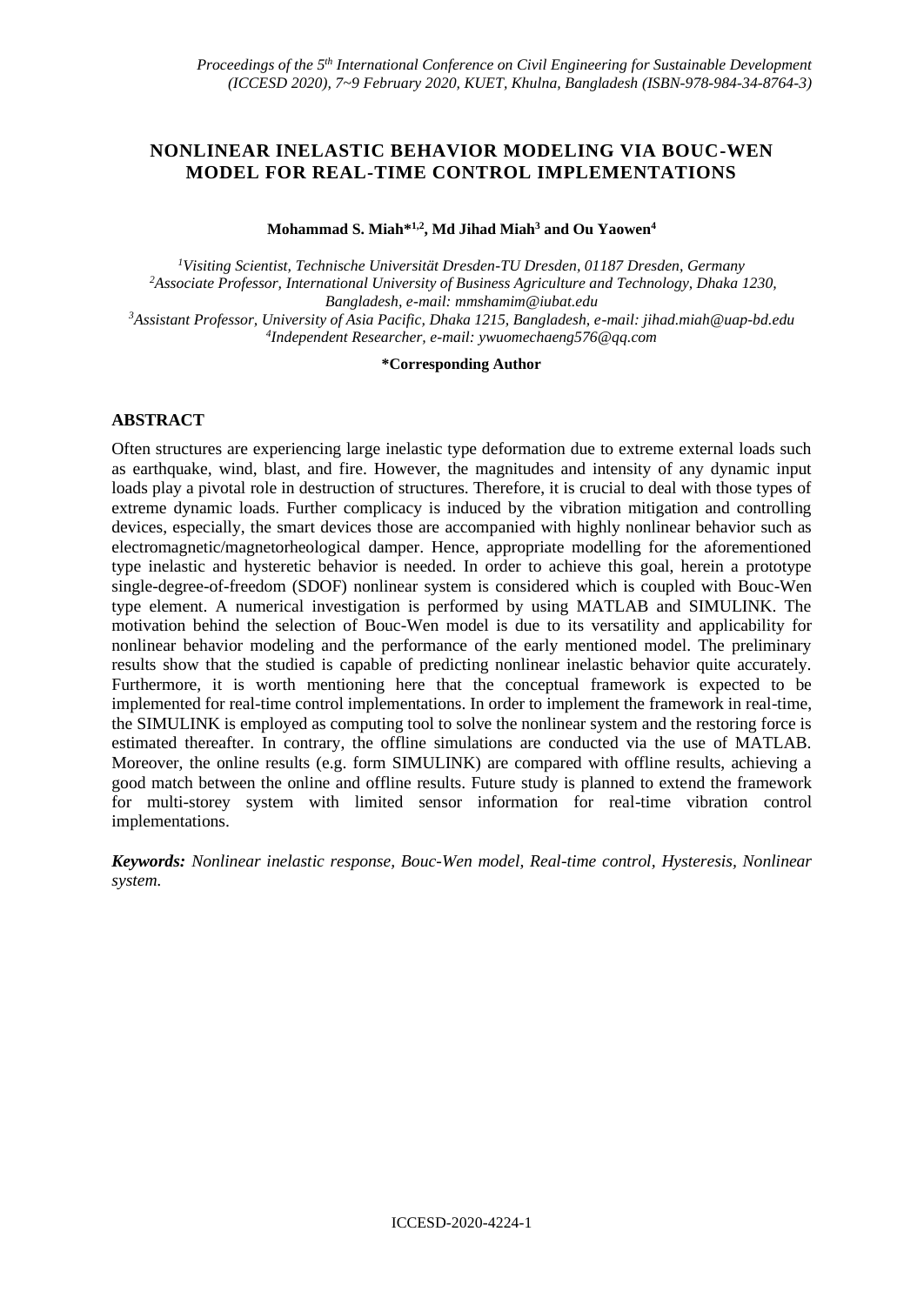*5 th International Conference on Civil Engineering for Sustainable Development (ICCESD 2020), Bangladesh*

## **1. INTRODUCTION**

The structures and infrastructures (e.g. building, bridges) are playing a pivotal role in the national economy all over the world. The aforementioned structures are not only providing shelter or point-topoint transportation network connectivity but also making daily-life effortless. Therefore, any interruption or severe damage to those structures may lead to usability problem including financial loss as well as human lives. The damage is typically induced by extreme dynamic loads such as earthquake. In order to minimize the damage of early mentioned structures, modern structures are equipped with energy dissipative devices such as passive, active, semi-active or hybrid control systems (Miah, 2015). However, almost all of the control devices demand an appropriate controlling strategy or algorithm (except passive systems) that assist the device to perform optimally. In order to be effective, the aforementioned algorithms and devices need to work in real-time (Miah et al., 2017) as often the hitting time of any dynamic loading is unknown. One-step further, the complicacy is induced by the complex nonlinear behavior of the adopted devices (e.g. active, semi-active). Therefore, it is essential to understand and predict their behavior precisely in real-time for optimal controlling performances. An experimental investigation of semi-active by using H-infinity robust control algorithm was performed by (Cetin et al., 2011). The previously mentioned author used a magnetorheological damper (MR) as a controlling device to mitigate the vibration of a 6 degree-offreedom (DOF) system and significant reduction of overall response was reported. In (Miah et al., 2017) presented real-time experimental verification of a novel control scheme that was proposed in their preceding work (Miah et al., 2015).

The smart vibration controlling devices are linked to complex nonlinear behavior which can be modelled by various model (Bhowmik, 2011). The Bouc-Wen model is one of the most commonly used nonlinear model that is used to predict hysteretic type nonlinear behavior (Bouc, 1967) and (Wen, 1976). The efficacy of the aforementioned model has been verified by many models such as (Baber and Noori, 1985; Baber and Noori, 1986; Bhowmik, 2011; Charalampakis and Koumousis, 2008; Charalampakis and Koumousis, 2009; Kottari et al., 2014; Song and Der Kiureghian, 2006). However, in a recent study carried by (Miah et al., 2015) shows that the conventional Bouc-Wen model itself may not be capable of capturing the complex behavior of a new disc-type MR damper.

As the modeling of the hysteretic nonlinear behavior is an unavoidable part of real-time control implementation system coupled with smart vibration mitigating devices. In a nutshell, this study focused on real-time implementation for vibration mitigation and control. The rest of the paper is organized as follows: the immediate section covered the mathematical modeling, the next section contains numerical simulations and results, and finally the outcome is summarized in conclusion.

# **2. MATHEMATICAL FORMULATION**

## **2.1 The Bouc-Wen Model**



Figure 1: The structure with nonlinear element.

ICCESD-2020-4224-2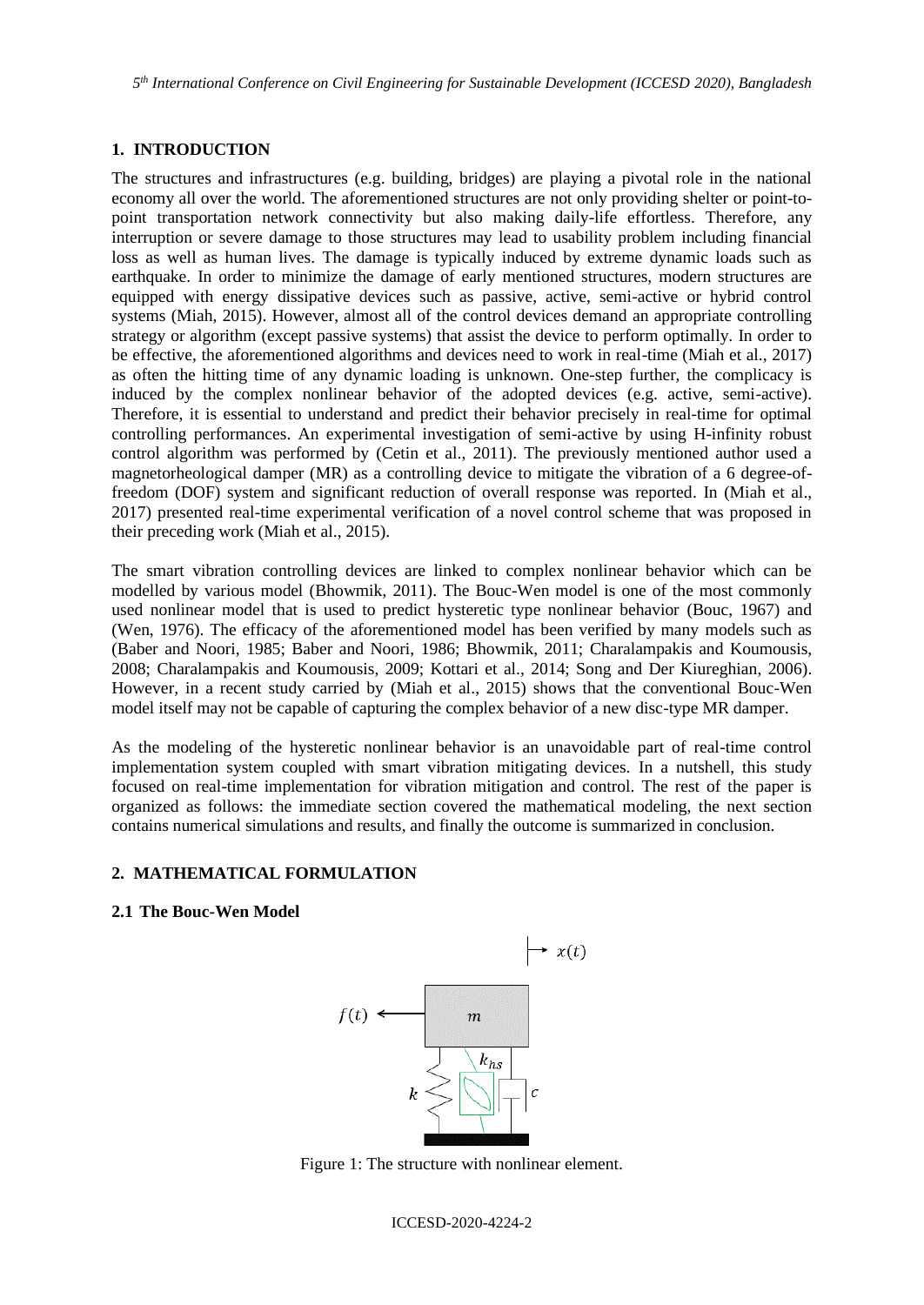The numerical investigations are performed by considering a single-degree-of-freedom (SDOF) system, which is assumed to be attached to a nonlinear element. The sample structure linked with a nonlinear hysteretic type element is depicted in figure 1.

$$
m\ddot{x} + c\dot{x} + \underbrace{\alpha k_i x + (1 - \alpha)k_i z_{hs}}_{F_{non}}
$$
 = f(t) (1)

The restoring (nonlinear) force is denoted by  $F_{\text{non}}$  in the equation (1), m is the mass of the system, x represents the displacement, c is the damping coefficient,  $z_{hs}$  represents the hysteretic displacement. In order to make it clearer, the nonlinear restoring force is given by,

$$
F_{non} = \frac{k_f}{k_i} \left(\frac{F_y}{x_y}\right) x + \left(1 - \frac{k_f}{k_i}\right) \left(\frac{F_y}{x_y}\right) z_{hs}
$$
 (2)

where  $z_{hs}$  represents the hysteretic displacement,  $\alpha$  is the ratio of the post-yield  $(k_f)$  to pre-yield  $\left( k_{_{i}}\right)$ , the pre-yield  $\left( k_{_{i}}\right)$  stiffness is given by

$$
k_i = \left(\frac{F_y}{x_y}\right) \tag{3}
$$

where  $F_y$  is the yield force and  $x_y$  is the yield displacement. In equation (2), the term hysteretic displacement  $(z_{hs})$  can be calculated via the equation given below,

$$
z_{hs} = \theta \times \dot{x} - \beta \times |\dot{x}| \times |z_{hs}|^{(n-1)} \times z_{hs} - \gamma \times \dot{x} \times |z_{hs}|^{n}
$$
\n(4)

where  $\theta$ ,  $\beta$ ,  $\gamma$  and *n* are the dimensionless quantities, typically, all of those quantities are responsible for the behavior of the model. Hence,  $\theta$ ,  $\beta$ ,  $\gamma$  and  $n$  requires appropriate tuning to obtain the optimal performance of the Bouc-Wen model.

### **2.2 The State-Space Formulation**

A compact formulation is adopted for the offline implementations that are known as the state-space formulation (SSF). The main advantage of the SSF is that this formulation brings a second order differential equation (e.g. equation of motion) into a first order differential. As a result, it becomes much easier to solve and most importantly, one can get the response of the system only solving one equation called system/process equation. However, it needs to be mentioned that full-formulation of SSF contains two main equations: (i) system/process equation, shown in equation (5), (ii) observation/measurement equation, presented in equation (6). The process/system equation includes all of the information related to structure along with excitation/control force information. While the measurement equation deals with the desire measurement quantities such as displacement, velocity and acceleration. Designers have the freedom to formulate the measurement equation as per their problem specification and requirements.

Herein, the SDOF system has been re-formulated from the equation of motion by employing SSF as depicted below,

$$
\dot{\chi} = A\chi + Bu \tag{5}
$$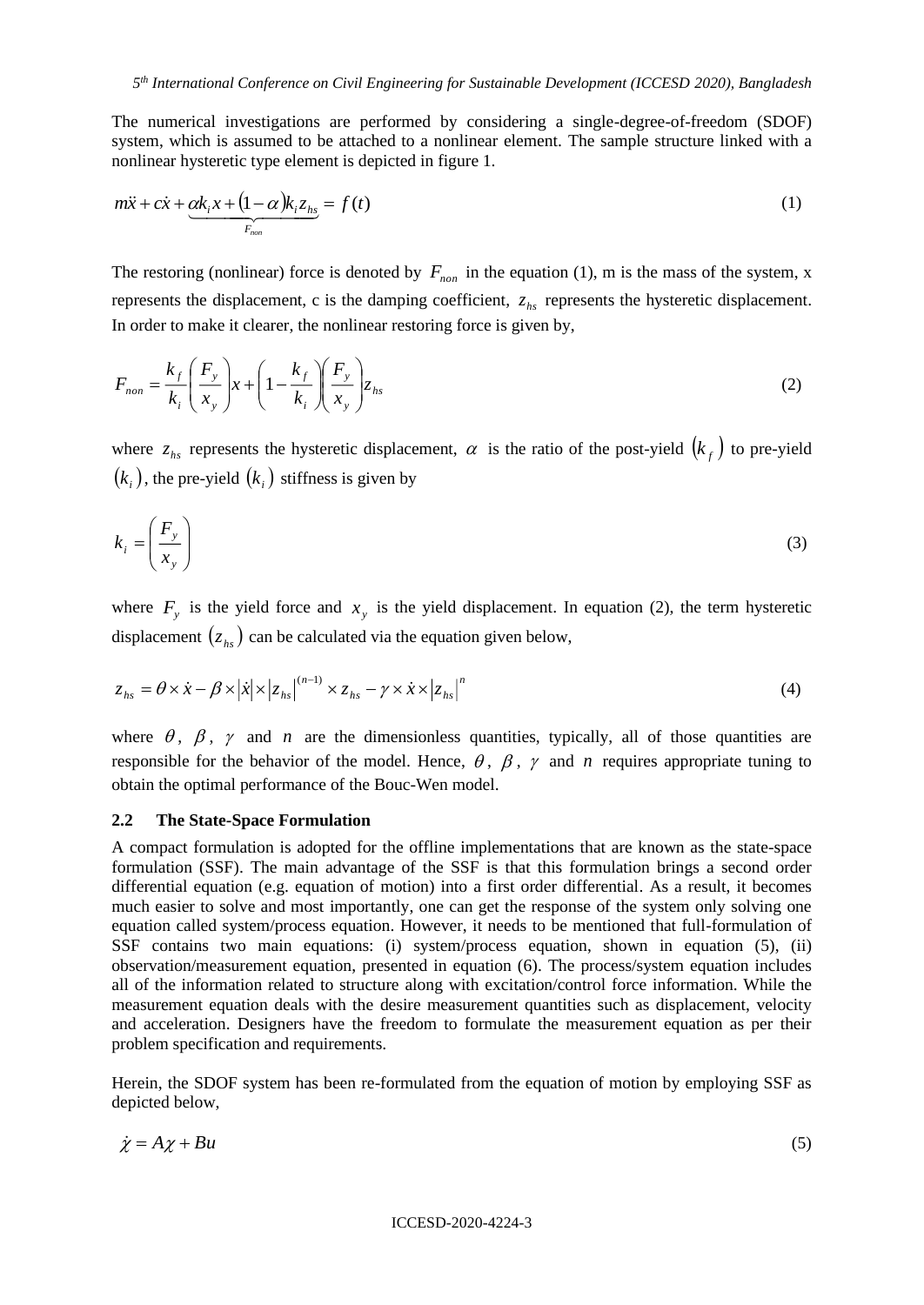*5 th International Conference on Civil Engineering for Sustainable Development (ICCESD 2020), Bangladesh*

$$
y = C\chi + Du \tag{6}
$$

Assume the state variables are  $\chi_1 = x$ ,  $\dot{\chi}_1 = \dot{x} = \chi_2$ ,  $\dot{\chi}_2 = \ddot{x}$ , and  $\chi_3 = z_{hs}$ , hence the process equation can be written as,

$$
\begin{Bmatrix} \dot{\chi}_1 \\ \dot{\chi}_2 \\ \dot{\chi}_3 \end{Bmatrix} = \begin{bmatrix} 0 & 1 & 0 \\ -\alpha k_i m^{-1} & -cm^{-1} & (1-\alpha)k_i \\ 0 & \theta & 0 \end{bmatrix} \begin{bmatrix} \chi_1 \\ \chi_2 \\ \chi_3 \end{bmatrix} + \begin{bmatrix} 0 \\ m^{-1} \\ 0 \end{bmatrix} f + \begin{bmatrix} 0 & 0 \\ 0 & 0 \\ -\beta & -\gamma \end{bmatrix} \begin{bmatrix} |\chi_2| \times |\chi_3|^{(n-1)} \times \chi_3 \\ \chi_2 \times |\chi_3|^n \end{bmatrix} \tag{7}
$$

And the accompanying measurement is defined as,

$$
y = \begin{bmatrix} 1 & 0 & 0 \end{bmatrix} \begin{bmatrix} \chi_1 \\ \chi_2 \\ \chi_3 \end{bmatrix}
$$
 (8)

## **3. NUMERICAL EXAMPLES**

### **3.1 The Offline Investigations**

The offline simulations are performed via the use of MATLAB. To achieve the goal, the state space formulation is adopted for the problem implementations. It needs to be mentioned that the offline solutions via MATLAB or any comparable computing tools are very common and quite useful, as they only required the fundamentals of programing skills.



Figure 2: The offline results: restoring force versus displacement (left) and restoring force versus velocity (right).

In contrast, real-time implementations demand advanced computing tools (e.g. SIMULINK, dSPACE) as well as high computing power of the used computer such as parallel computing.

The outcome of the offline simulation is presented in figure 2. It can be observed from the early mentioned figure that the starting of the simulations/systems are moving to the steady-state conditions. Typically, displacement is smoother than the velocity as the later one is a time derivative of the displacement.

#### ICCESD-2020-4224-4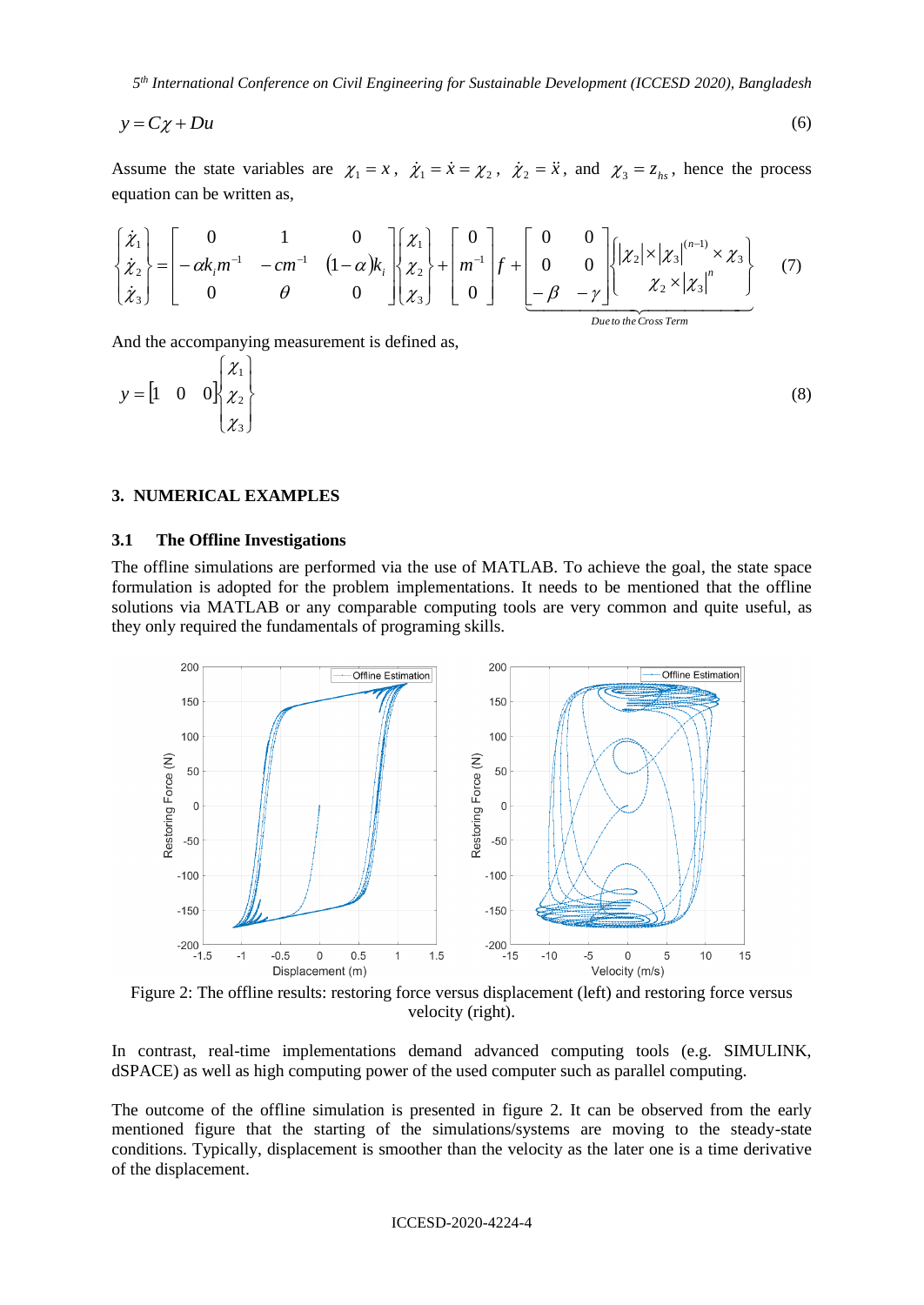## **3.2 The Real-time Implementations**

In order to investigate the real-time implementations herein, SIMULINK is employed as a real-time simulator tool along with MATLAB. An illustration of the SIMULINK model is furnished in figure 3. This implantation can be done via either MATLAB or SIMULINK independently or by using them both. In addition, the real-time implementations can be let it run for infinite time, while offline implementation is often done for a certain period due to cost-effectiveness analysis. In addition to those issues, real-time implementation also requires advanced knowledge of electro-mechanical. In other words, how the machine is going to behave or act with a real structure while they are built in different criterion.



Figure 3: Illustrative model in SIMULINK.

In figure 4, it shows the sample results obtained from SIMULINK of the nonlinear model. This figure gives an idea how the system starts and goes into the steady-state level. However, it needs to be mentioned that the systems switching into steady state (see figure 4 (left)) situation fast, because the simulation is conducted for 5 seconds only (can be seen in figure 5).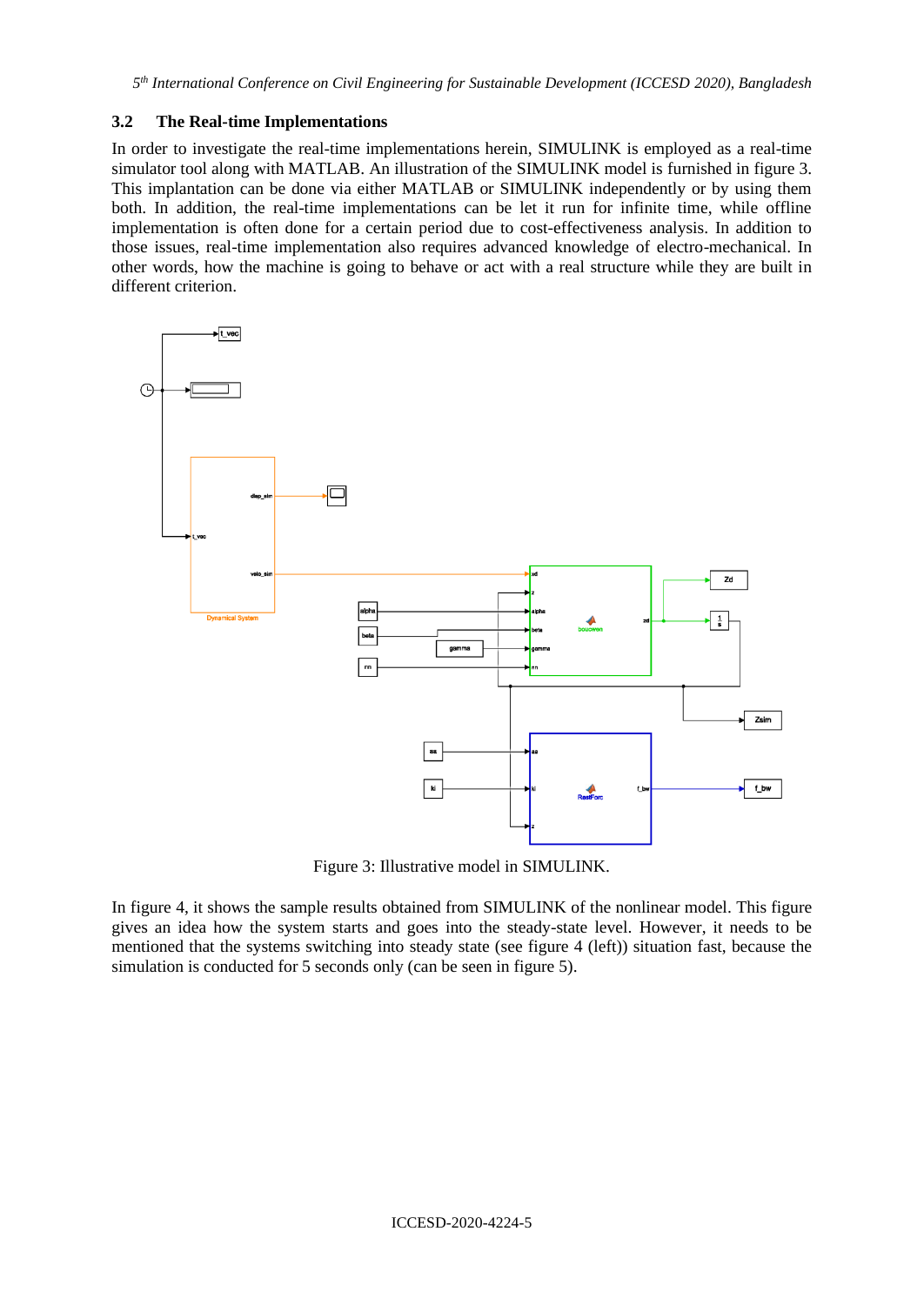

Figure 4: The real-time results: restoring force as a function of displacement (left) and velocity (right).

## **3.3 Results Comparison**

For the comparison, the offline simulations are carried out by using MATLAB while the real-time simulations are performed via SIMULINK. In general, the offline simulation requires a longer time to complete the simulations in comparison to the real-time implementations e.g. SIMULINK. However, it also needs to be mentioned that this may not be true for all of the cases, as there will be many parameters those will control the overall simulation performance i.e., the complexity of the model itself, discretization, and ability of the used computer. The outcome of the offline and real-time results is compared in this section. Firstly, the displacement trajectory is compared in figure 5, it can be noticed that both the offline and real-time simulations results are almost identical.



Figure 5: The full-time history of displacement.

However, even though, in the displacement trajectory, they agreed quite well that does not guarantee their hysteretic behavior with respect to the estimated restoring force. Moreover, this what can be seen in figure 6, where the restoring force hysteresis as a function of displacement is presented. In addition, it is even more visible in figure 7, where the restoring force hysteresis versus velocity is exhibited.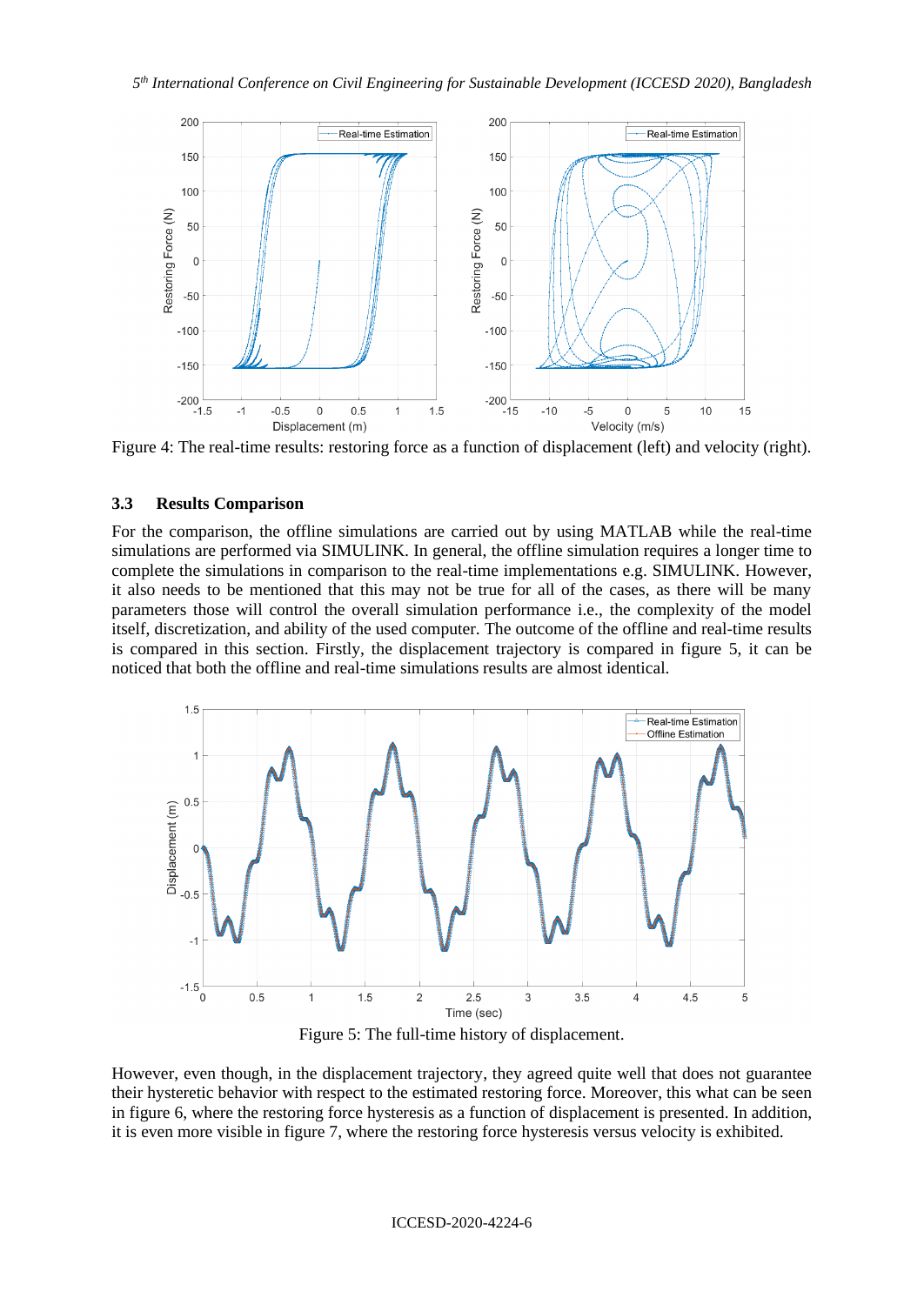### *5 th International Conference on Civil Engineering for Sustainable Development (ICCESD 2020), Bangladesh*



Figure 6: Restoring force hysteresis versus displacement..



Figure 7: Evolution of restoring force hysteresis as a function of velocity.

Finally, the time-history of the restoring force is presented in figure 8. Moreover, from this figure, it can be clearly seen that indeed there is a little discrepancy between the offline and real-time estimation, especially, in the area of the peaks. In addition, this is what might be very important for the real-time implementations, as even such small error may create overall monitoring problem. Because the aforementioned error will then trigger the response of the systems.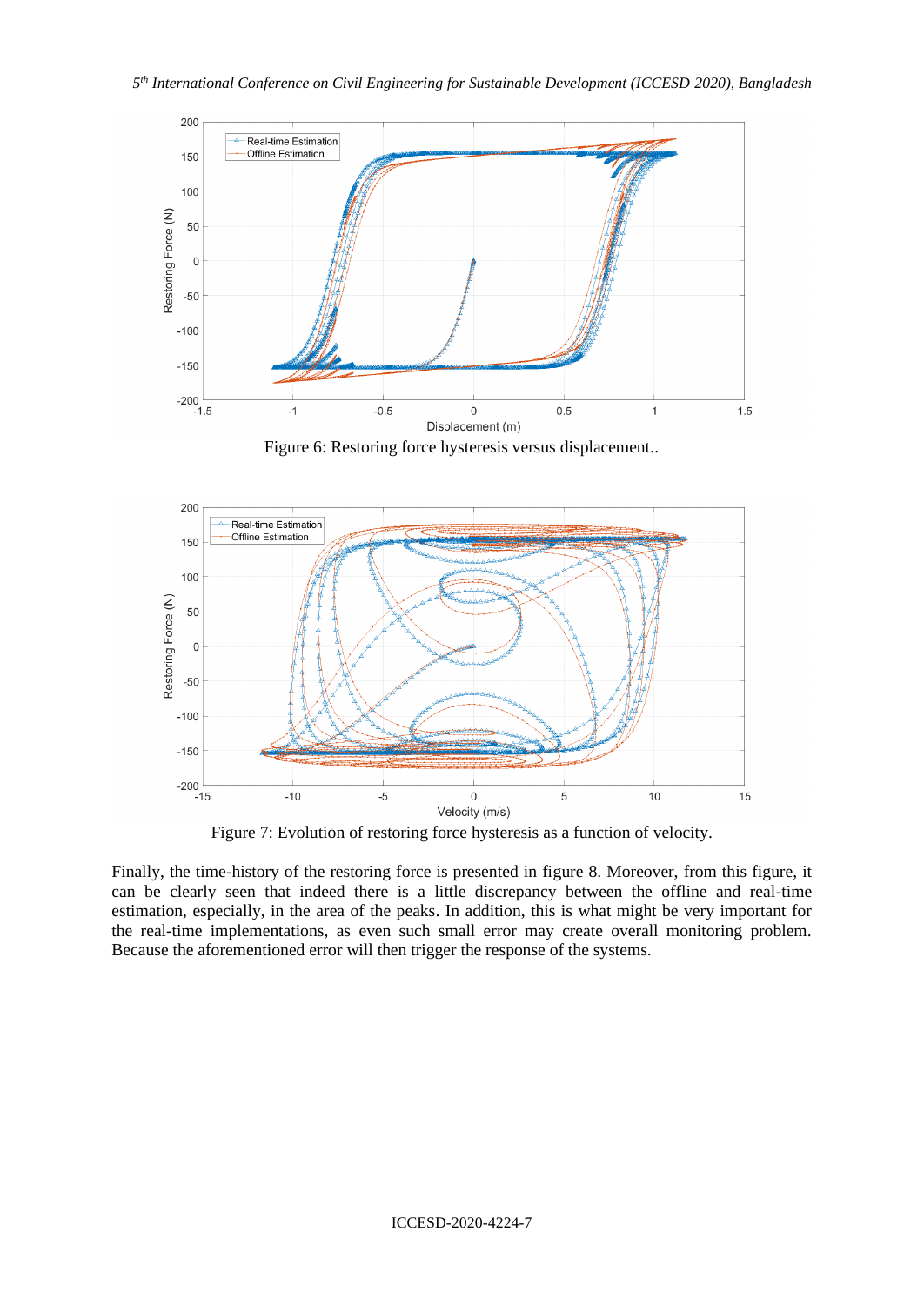

Figure 8: Time-history of the restoring force.

### **4. CONCLUSIONS**

Present study investigates the possibility of real-time modeling of nonlinear behavior via the use of Bouc-Wen model. The preliminary results show the potential of real-time modeling of smart type materials e.g. magnetorheological fluid which later can be implemented for the real-time vibration mitigation and control applications. The real-time performance is compared with the offline response. In addition, the outcome shows that both options can be suitable for modeling nonlinear behavior. However, as modern devices are needed to be operated in real-time, hence, the real-time model is inevitable. In order to be optimal in terms of overall performance, further study is essential to optimize the parameters of the adopted nonlinear model for more complex type behavior.

## **ACKNOWLEDGEMENTS**

The author would like to thank the fund provider the German Research Funding Organization, DFG. This work is sponsored by the grant number F-003661-553-A1G-1140901 of TU Dresden's Institutional Strategy, Technische Universität Dresden - TU Dresden, Dresden, Germany.

## **REFERENCES**

- Bouc, R. (1967). "Forced vibration of mechanical systems with hysteresis". Proceedings of the Fourth Conference on Nonlinear Oscillation. Prague, Czechoslovakia. 315.
- Baber, T.T. and Noori, M.N. (1985). Random vibration of degrading pinching systems. *Journal of Engineering Mechanics*, *111*(8), 1010–1026.
- Baber, T. T. and Noori, M. N. (1986). Modeling general hysteresis behaviour and random vibration applications. *Journal of Vibration, Acoustics, Stress, and Reliability in Design*, *108*(4), 411–420.
- Bhowmik, S. (2011). *Modelling and Control of Magnetorheological Damper: Real-time implementation and experimental verification*, Technical University of Denmark, Lyngby, Denmark.
- Charalampakis, A. E., Koumousis, V. K. (2008). On the response and dissipated energy of Bouc–Wen hysteretic model. *Journal of Sound and Vibration, 309*(3–5), 887–895.
- Charalampakis, A. E., Koumousis, V. K. (2009). A Bouc–Wen model compatible with plasticity postulates. *Journal of Sound and Vibration*, *322*(4–5), 954–968.
- Kottari, A. K., Charalampakis, A. E., and Koumousis, V. K. (2014). A consistent degrading Bouc-Wen model. *Engineering Structures*, *60*(February), 235–240.